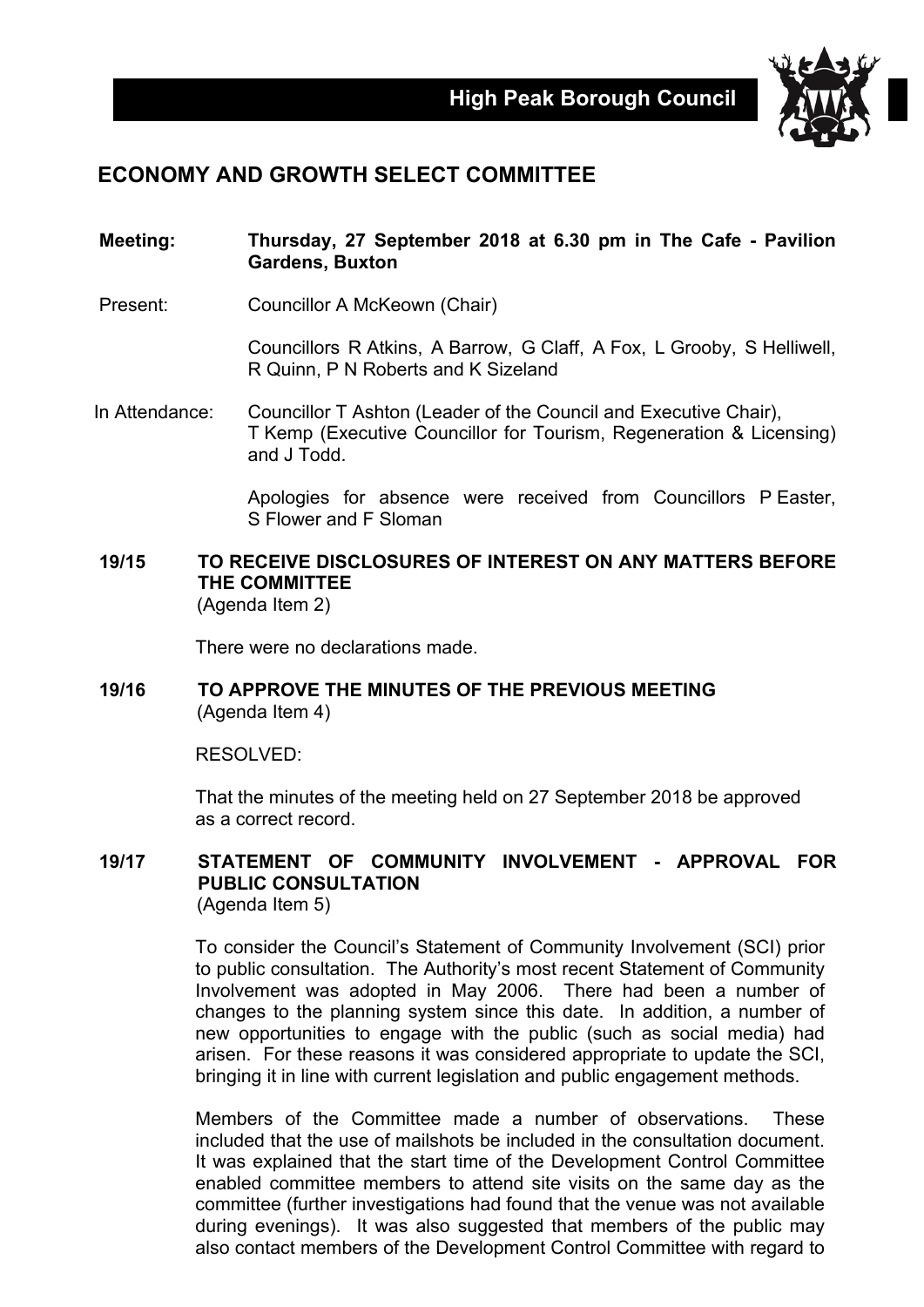their concerns but that committee members may not be able to respond until they have heard all of the evidence provided at Committee.

RESOLVED:

- 1. That the contents of the report be noted.
- 2. That the Executive be recommended to approve the draft Statement of Community Involvement, subject to the observations made above, so far as enabling the commencement of a consultation exercise to inform a final version of the document to be considered later by Full Council.

#### **19/18 GOVERNMENT CONSULTATION RELATING TO THE USE OF RIGHT TO BUY RECEIPTS** (Agenda Item 6)

The Committee considered the Council's response to the Government's consultation on the use of right to buy receipts. The consultation response formed part of the wider consultation on the social housing green paper.

Statistics released in March 2018 showed that nationally, local authorities have not been building/supporting enough right to buy replacement dwellings. The Government was aware that current restrictions around the use of the receipts were a barrier to delivery and there needed to be a greater flexibility of use. It was clarified, that with regards to the draft response to question 1, the proposed extension from 3 to 5 years would provide more flexibility to spend existing right to buy receipts.

RESOLVED:

That the contents of the report be noted and that the Council's response to the consultation, as set out in appendix 1 of the report, be recommended for approval.

## **19/19 SOCIAL HOUSING GREEN PAPER: A NEW DEAL FOR SOCIAL HOUSING**

(Agenda Item 7)

The purpose of the report was to update members on the recently published social housing green paper which set out a vision and strategy for reforming social housing.

The green paper sought to rebalance the relationship between landlords and tenants, tackle stigma and ensure social housing is a stable base that supports people and social mobility. There were five core themes or principles:

- Ensure that homes are safe and decent
- Effective resolution of complaints
- Empower residents and strengthen the regulator
- Tackle stigma and celebrate thriving communities